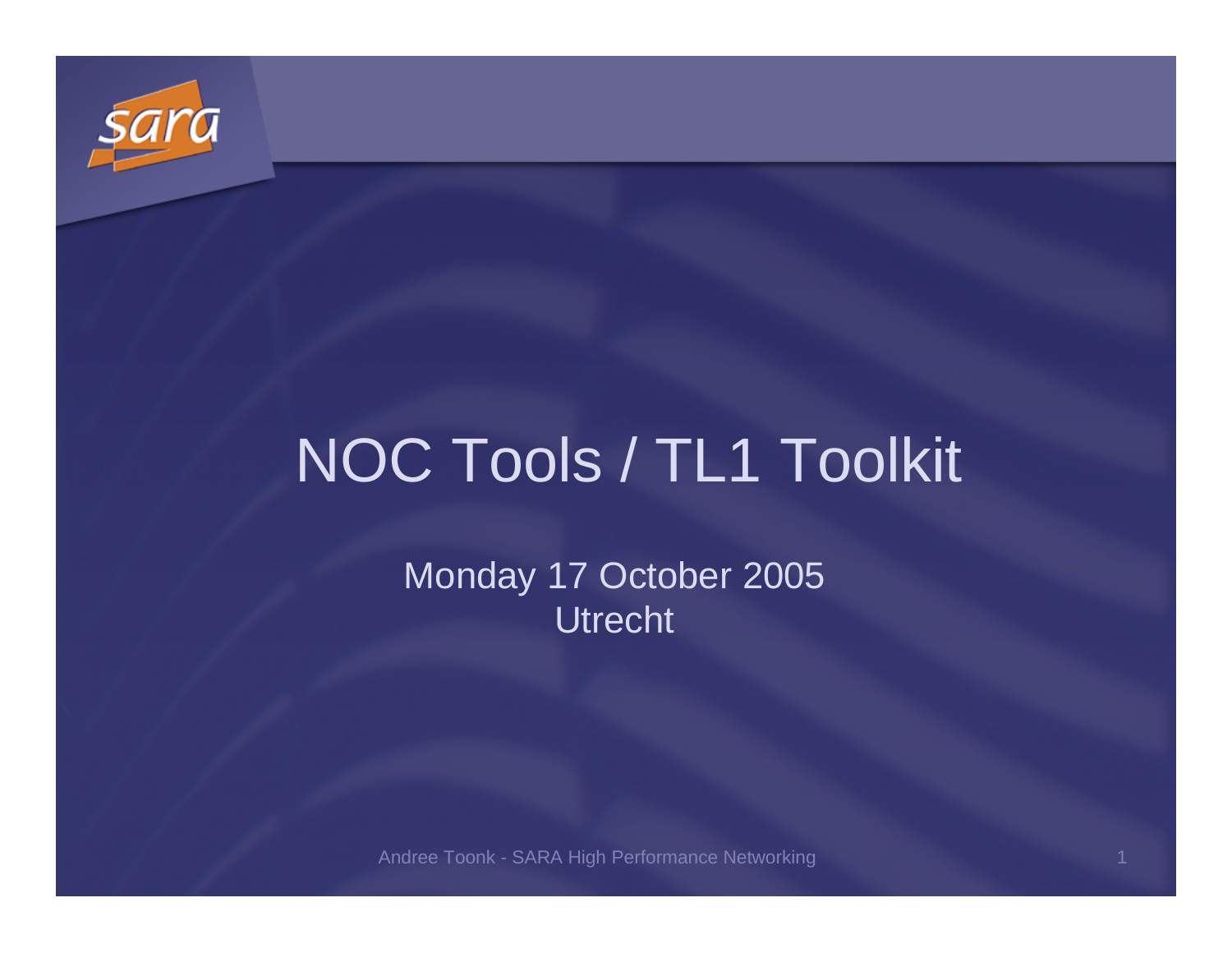



## Andree Toonk

### **Network specialist**SARA - High Performance Networking

Andree@sara.nl

Andree Toonk - SARA High Performance Networking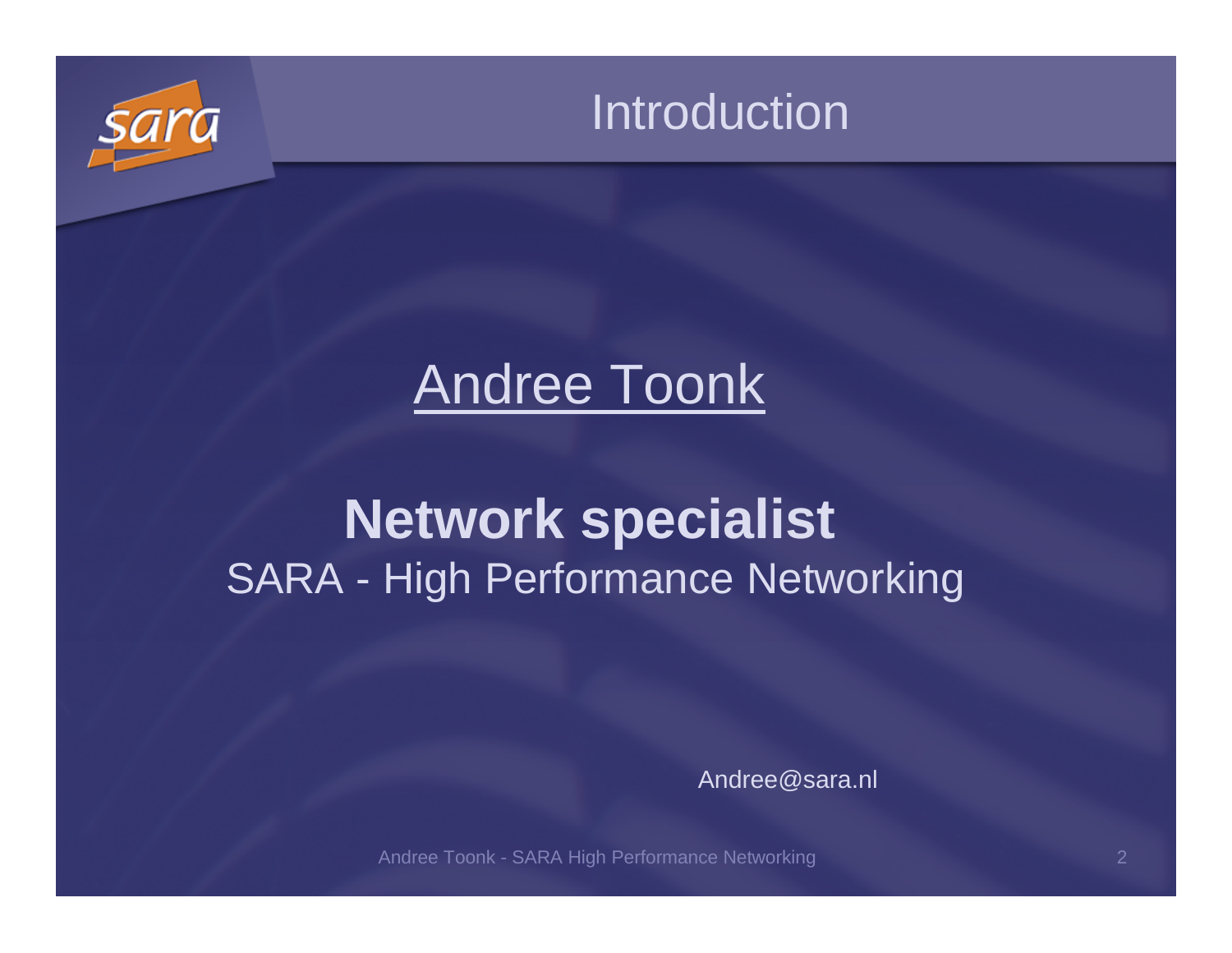

- **Nortel Experience until now**
- **Preside Network monitoring**
- **Shortcomings**
- **TL1**
- **Example applications**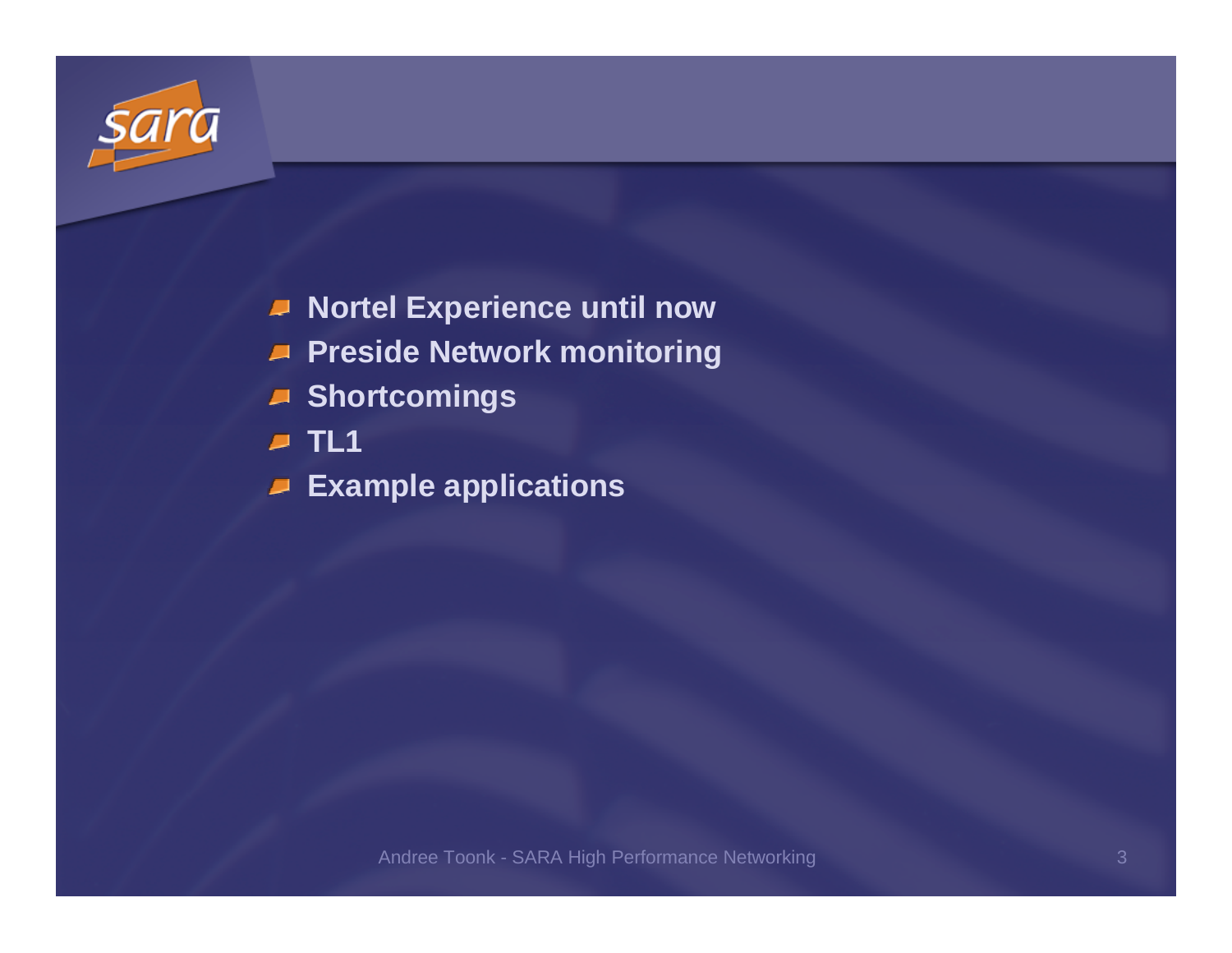#### **Nortel Experience until now**

#### **Zeeland ring September 2004**



#### Nortel OME6500



Andree Toonk - SARA High Performance Networking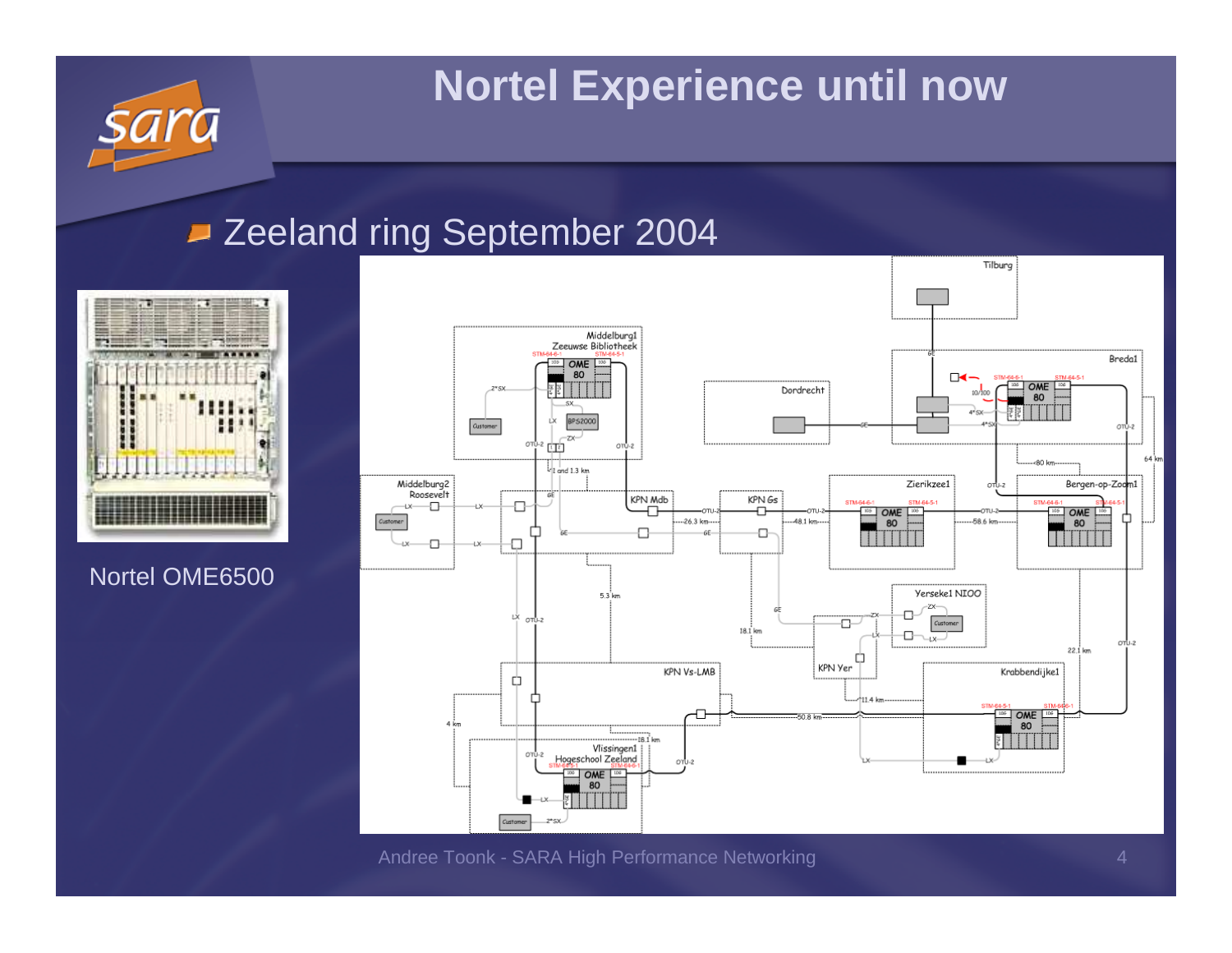### **Nortel Experience until now**

#### **D** Configuration with SiteManager

- Provisioning circuits $\blacksquare$
- Retrieving alarmsΔ
- Changing user accounts
- Etc… $\blacksquare$
- Only on per node basis

| Site Manager                                                                           |                                                                                                                                                                                                                                                                   |                                                                               |                                                     |                                                                                                                            |                                                                                                                                                                                               |                                                                                                                                                                                                                                                                                                             |     |                                                                                                                               | ∖⊓<br>圈                                                                                                 |
|----------------------------------------------------------------------------------------|-------------------------------------------------------------------------------------------------------------------------------------------------------------------------------------------------------------------------------------------------------------------|-------------------------------------------------------------------------------|-----------------------------------------------------|----------------------------------------------------------------------------------------------------------------------------|-----------------------------------------------------------------------------------------------------------------------------------------------------------------------------------------------|-------------------------------------------------------------------------------------------------------------------------------------------------------------------------------------------------------------------------------------------------------------------------------------------------------------|-----|-------------------------------------------------------------------------------------------------------------------------------|---------------------------------------------------------------------------------------------------------|
| Edit Tools Faults<br>Configuration Performance Security Protection Window Help<br>File |                                                                                                                                                                                                                                                                   |                                                                               |                                                     |                                                                                                                            |                                                                                                                                                                                               |                                                                                                                                                                                                                                                                                                             |     |                                                                                                                               |                                                                                                         |
| Alarm Banner                                                                           | LW001A_OME01                                                                                                                                                                                                                                                      |                                                                               |                                                     |                                                                                                                            |                                                                                                                                                                                               |                                                                                                                                                                                                                                                                                                             |     |                                                                                                                               | $\overline{\mathbf{x}}$                                                                                 |
| $\mathbf{C}$<br>M<br>W<br>A<br>m<br>$\Box$<br>$\star$<br>28<br>影<br>×<br>D.            | X Node Information   X Comms Setting Management   X Active Alarms                                                                                                                                                                                                 |                                                                               |                                                     |                                                                                                                            |                                                                                                                                                                                               |                                                                                                                                                                                                                                                                                                             |     |                                                                                                                               |                                                                                                         |
| Navigation<br>Windows<br>E New Profile<br>Hedr001A OME01<br>12m<br>HI001A OME01        | Show<br>☑ Critical Ø Major Ø minor Ø warning                                                                                                                                                                                                                      |                                                                               |                                                     |                                                                                                                            |                                                                                                                                                                                               |                                                                                                                                                                                                                                                                                                             |     |                                                                                                                               |                                                                                                         |
| 3m<br>Lw001A OME01<br>11m                                                              | Unit<br>Net                                                                                                                                                                                                                                                       | $\mathbb{C}$                                                                  | Severity A                                          | S                                                                                                                          | Description                                                                                                                                                                                   | Date, Ti                                                                                                                                                                                                                                                                                                    | Loc | Dire                                                                                                                          | Cor                                                                                                     |
| Mdmr001A_OME01<br>2m                                                                   | Lw001A ___ ETH-3-1<br>Lw001A  ETH-3-3<br>Lw001A  ETH-3-4<br>Lw001A  ETH-3-2<br>Lw001A  ETH-3-3<br>Lw001A  ETH-3-2<br>Lw001A  ETH-3-4<br>Lw001A_ ETH-3-1<br>Lw001A  STM16-1-1<br>Lw001A ___ STM16-1-1<br>Lw001A  LAN-15<br>$\leq$<br>Auto refresh<br>Alarm details | ETH<br>ETH<br>ETH<br>ETH<br>ETH<br>ETH<br>ETH<br>ETH<br>STM16<br>STM16<br>COM | m<br>m<br>m<br>m<br>m<br>m<br>m<br>m<br>m<br>m<br>m | NSA<br><b>NSA</b><br>NSA<br><b>NSA</b><br>NSA<br><b>NSA</b><br>NSA<br><b>NSA</b><br>NSA<br><b>NSA</b><br>NSA<br><b>SUC</b> | Link Down<br>Link Down<br>Loss Of Signal<br>Link Down<br>Loss Of Signal<br>Loss Of Signal<br>Link Down<br>Loss Of Signal<br>Loss Of Signal<br>Line/MS DCC Link Failure<br>LAN-15 Port Failure | 2005-10-12, 1 Near end<br>2005-10-12, 1 Near end<br>2005-10-12, 1 Near end<br>2005-10-12, 1 Near end<br>2005-10-12, 1 Near end<br>2005-10-12, 1 Near end<br>2005-10-12, 1 Near end<br>2005-10-12, 1 Near end<br>2005-10-12, 1 Near end<br>2005-10-12, 1 Near end<br>2005-10-12, 1 Near end<br>Last refresh: |     | Receive<br>Receive<br>Receive<br>Receive<br>Receive<br>Receive<br>Receive<br>Receive<br>Receive<br>Receive<br>Not applica NET | LOSS <sub></sub><br>LOSS<br>LOS<br>LOSS<br>LOS<br>LOS<br>LOSS-<br>LOS<br>LOS<br>DCC_<br>$\,$<br>Refresh |
| Add Node<br>Connected to:145.145.133.245.23<br>Active Alarms - Retrieving alar         | How to Clear                                                                                                                                                                                                                                                      |                                                                               | Active Alarms - Retrieving alarms Done              |                                                                                                                            |                                                                                                                                                                                               |                                                                                                                                                                                                                                                                                                             |     |                                                                                                                               | Ÿ                                                                                                       |
| <b>Start</b>                                                                           | <b>CERSONAGO</b><br>$\circ$                                                                                                                                                                                                                                       | O21                                                                           | <b>FB</b> 5                                         | 图 5.                                                                                                                       | 图5.<br>图 3.1                                                                                                                                                                                  | $\frac{1}{2}$ 21 $\times$ $\overline{C}$ 1                                                                                                                                                                                                                                                                  |     | N. <b>4 20 1 34 34 35 17:02</b>                                                                                               |                                                                                                         |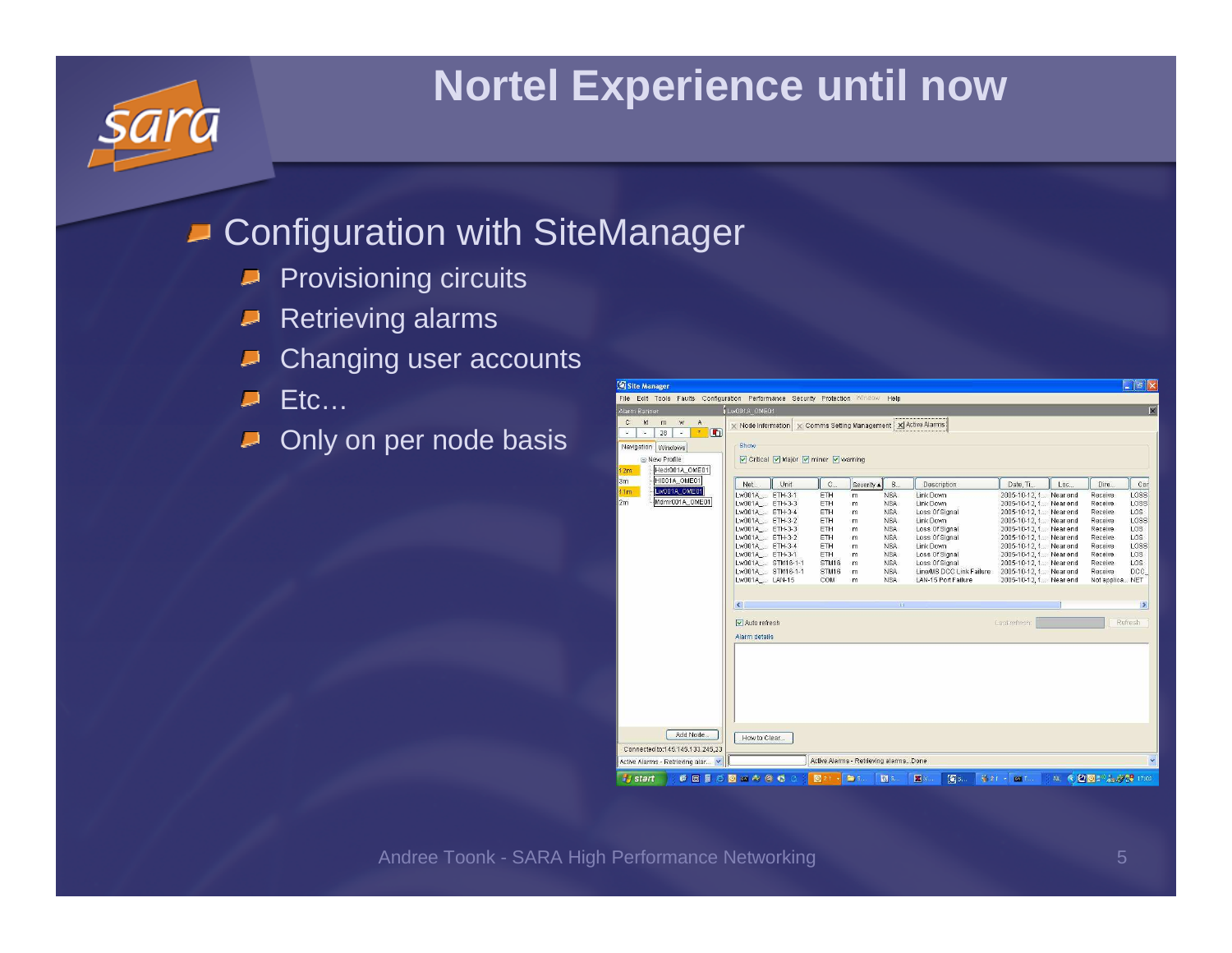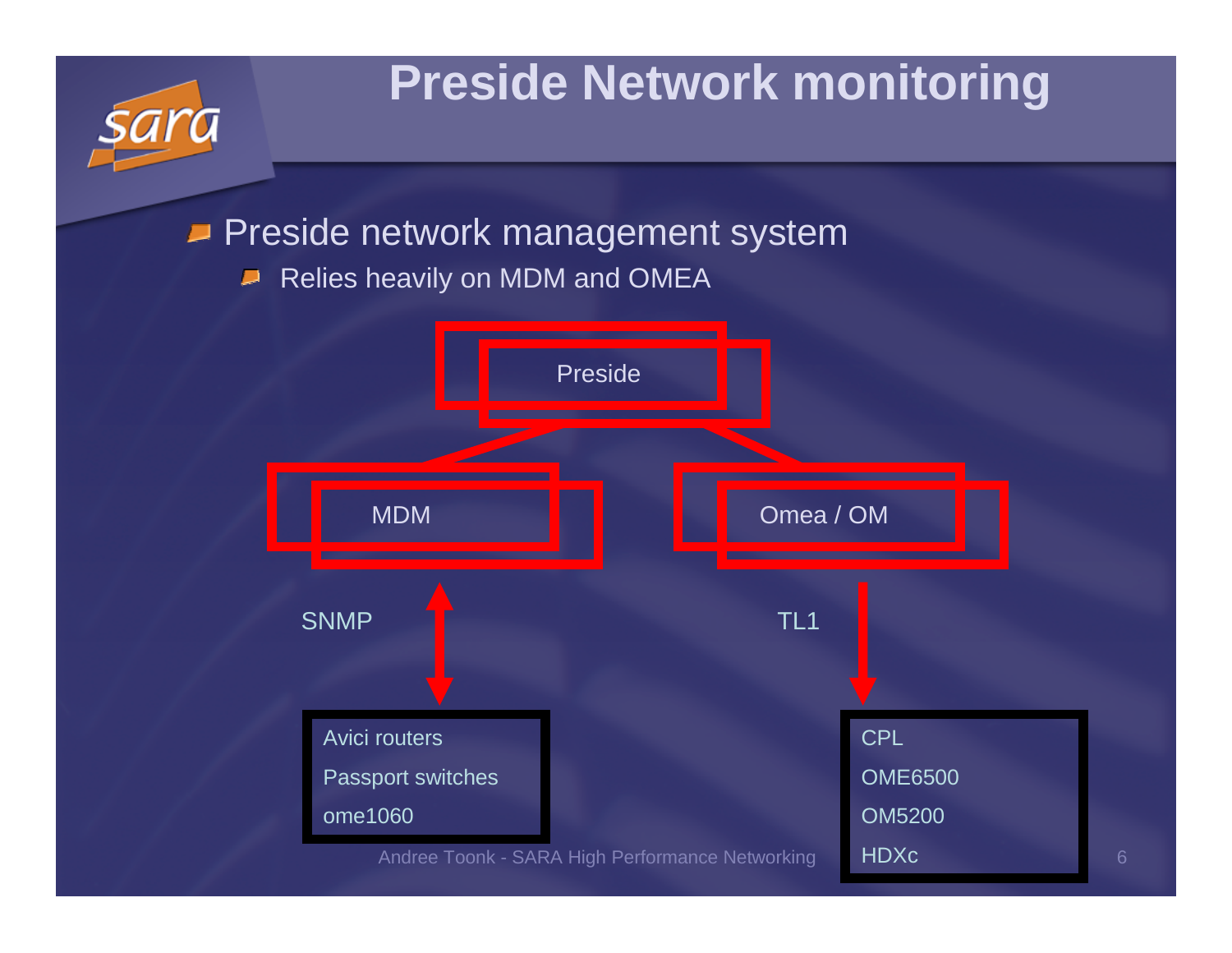# **Transaction Language 1 (TL1)**

- set of ASCII-based instructions, or "messages"
- TL1 is the dominant management protocol for controlling telecommunications  $\blacksquare$ networks
- Not really human friendly $\blacktriangleright$
- $\blacktriangleright$  Let's look at an example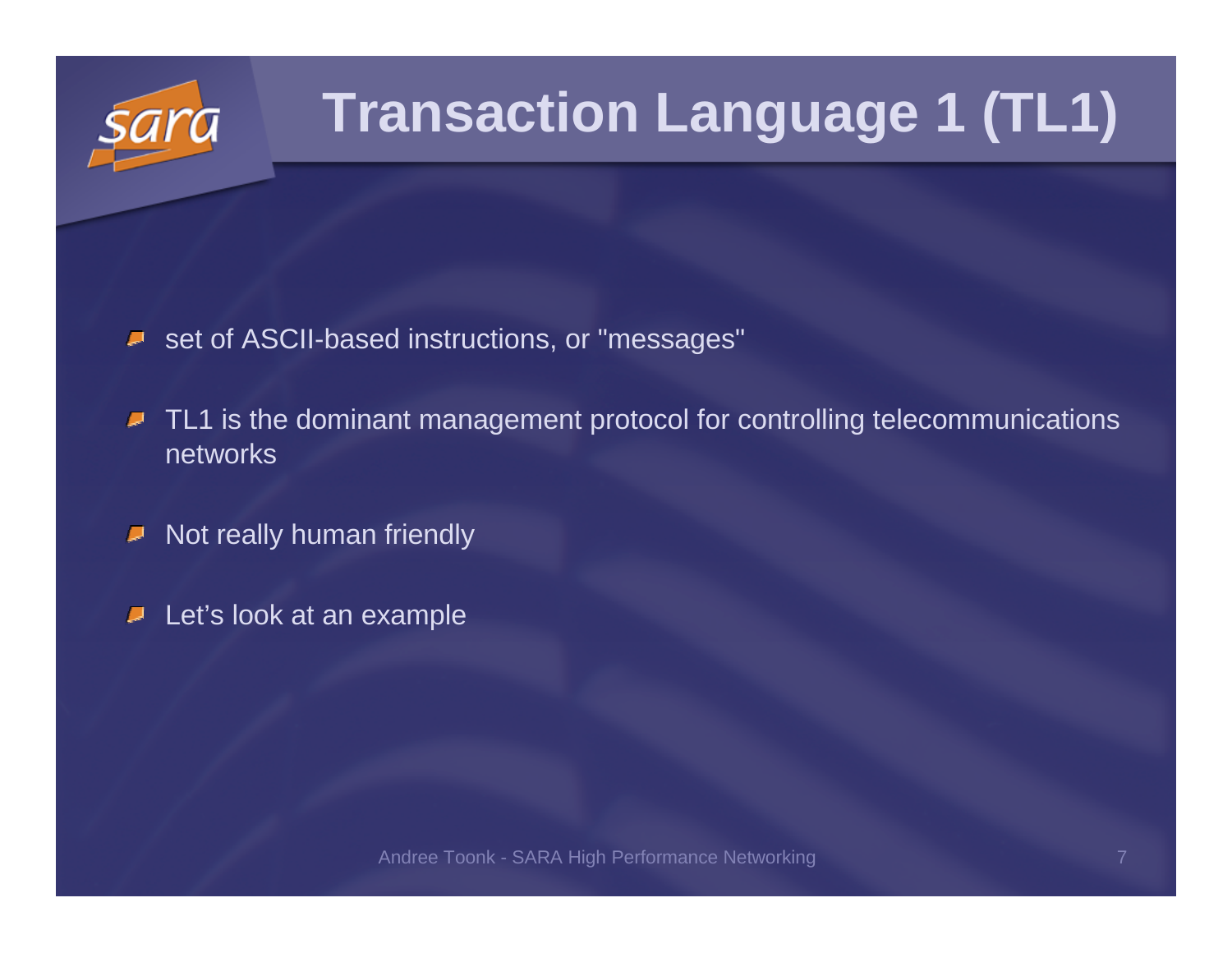

## **Human Friendly?**

**< ACT-USER:"Asd001A\_OME4T":xxx:120253::xxxx;IP 120253**

```
"Asd001A_OME4T" 05-10-13 12:21:00
```

```
M 120253 COMPLD
```
**;**

**<**

**< RTRV-ALM-ALL:"Asd001A\_OME4T"::ANDREE:::;IP ANDREE**

**<**

**"Asd001A\_OME4T" 05-10-13 12:21:11**

**M ANDREE COMPLD**

```

"LAN-1-15,COM:MN,NET,NSA,09-29,09-42-38,NEND,NA:\"LAN-15 PortFailure\":0100000033-5003-0536,:YEAR=2005,MODE=NONE"
```

```

"OC192-1-12-1,OC192:MN,LOS,NSA,09-30,08-33-09,NEND,RCV:\"Loss OfSignal\":0100001888-0008-0279,:YEAR=2005,MODE=SDH"
```

```

"L2SS-1-3,EQPT:MN,EQPT_MISMATCH,NSA,09-30,12-27-04,NEND,NA:\"CircuitPack Mismatch\":0100002318-0063-0036,:YEAR=2005,MODE=NONE"
```

```
;
< CANC-USER:"Asd001A_OME4T":xxx:1;IP1<
```
**"Asd001A\_OME4T" 05-10-13 12:22:00**

```
M 1 COMPLD
```
**;<**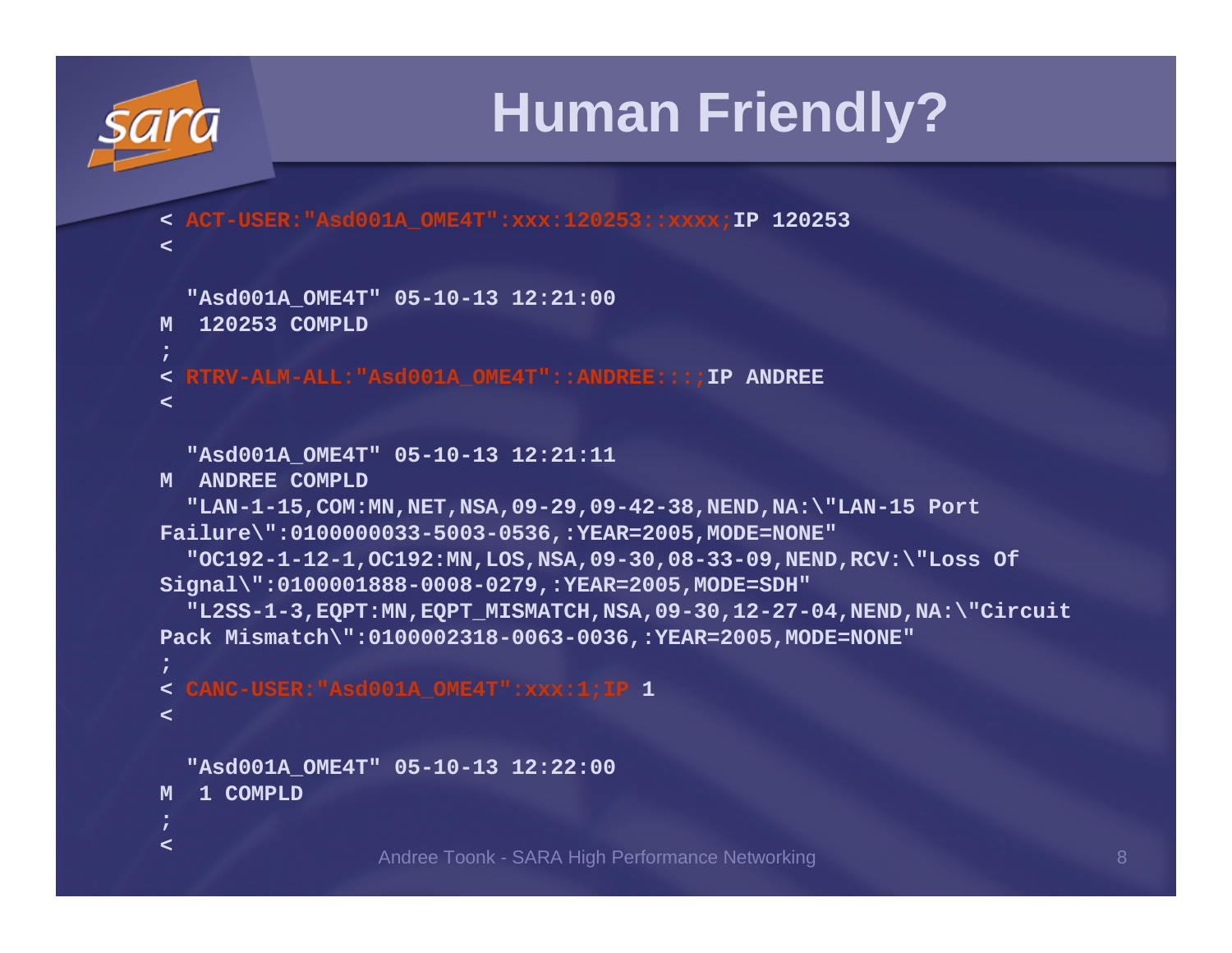## **Shortcomings**

- In the beginning there was no preside/omea**A**
- Preside only shows active alarms
- Not a good possibility to add comment to a specific alarm
- Provides only performance monitoring and alarms.

#### We want to:

- Correlate alarms with possible solutions
- **D** "Do things" with this data
- **Scenario: add new user, check software level, execute specific** commands..., in current situation we need to login to  $> 100$  NE manually and check.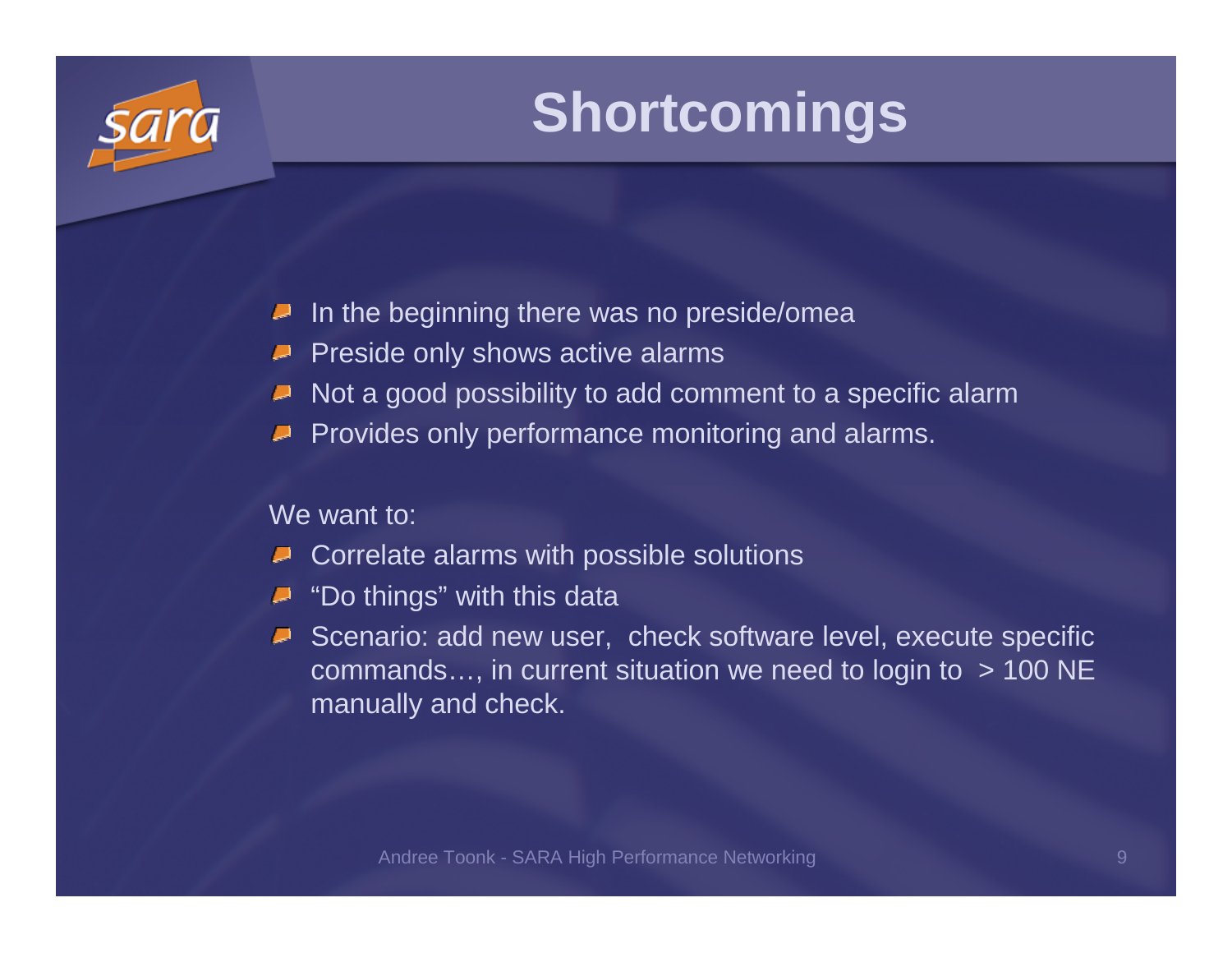# TL1 framework

- September 2004 first scripts were written to retrieve alarms from the U ome6500 in Zeeland
- Netherlight: Nortel HDXc and Cisco ONS15454
- May 2005 First subnetworks ready, no adequate monitoring

#### Scripts were extended

- TL1 framework
	- Easy Parsable output
	- Easy to add new commands to a library

retr-all-alarms()add-new-user()Retr-power-level()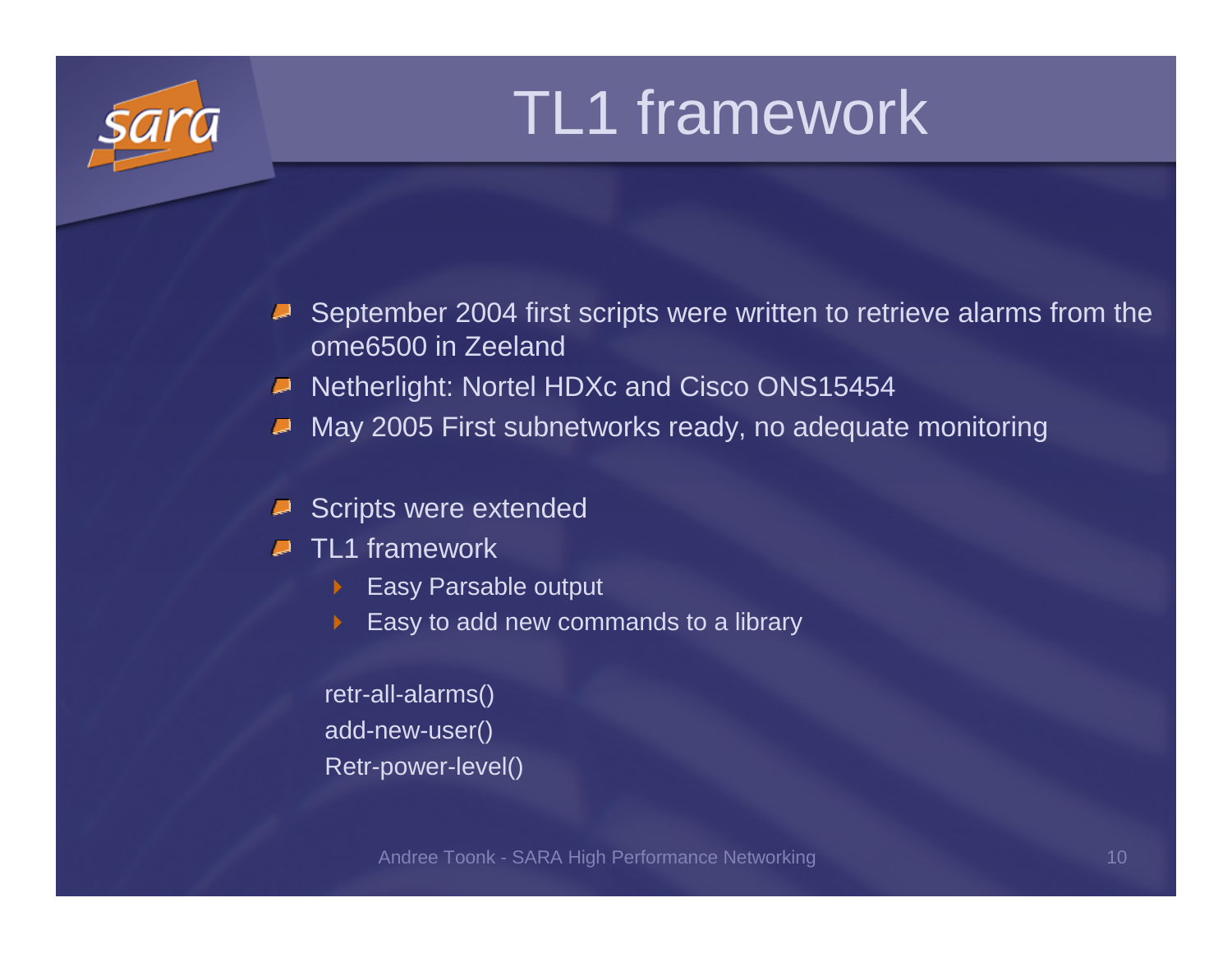# TL1 framework

First scripts: bash and perl $\overline{\phantom{a}}$ 

Perl Net::TL1  $\blacksquare$ 

Perl Net::TL1::Alcatel (same author)  $\overline{\phantom{a}}$ 

Perl Net::TL1::Nortel  $\blacksquare$ 

Goal is to have one interface for all NE's $\blacksquare$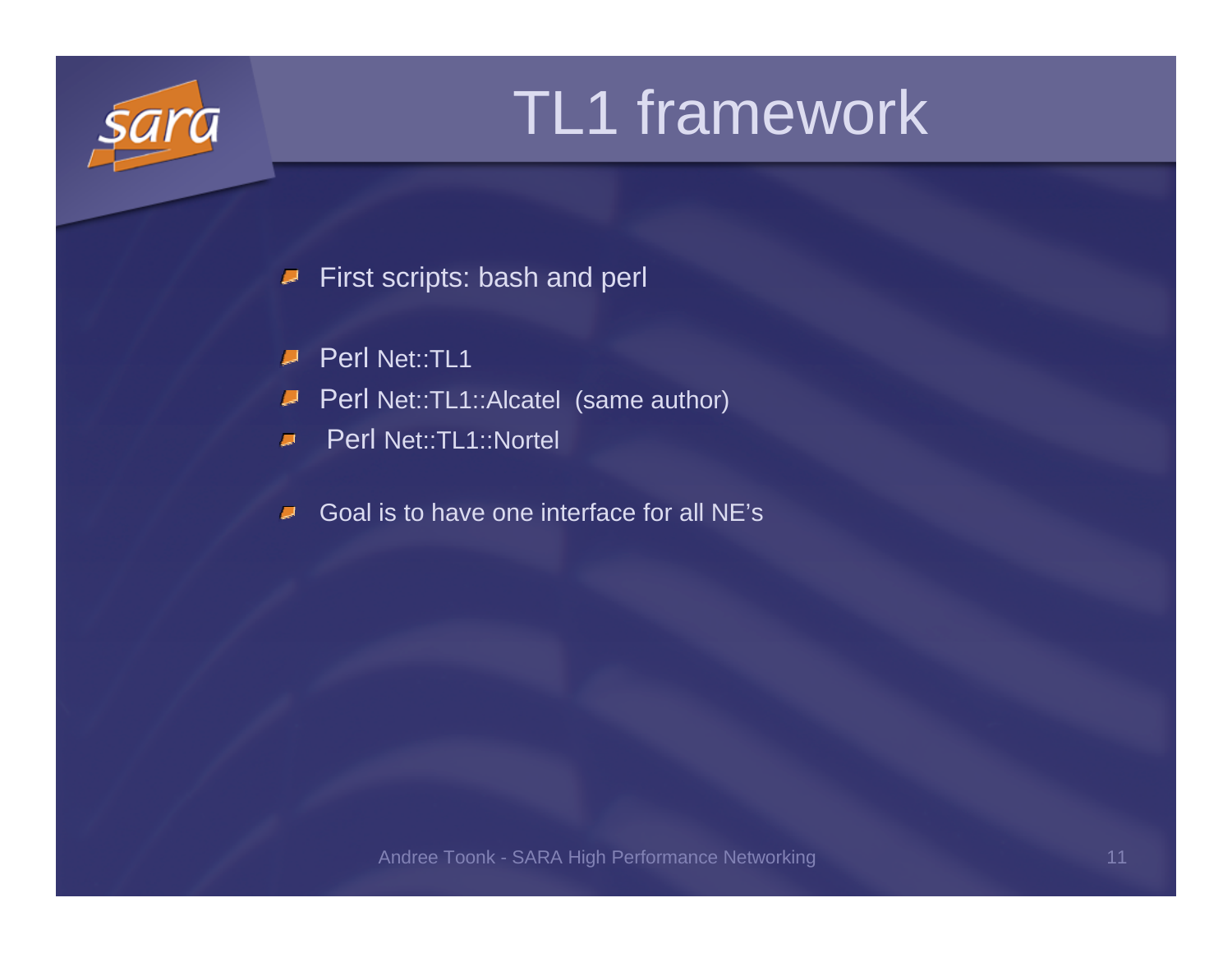

## **Example applications**

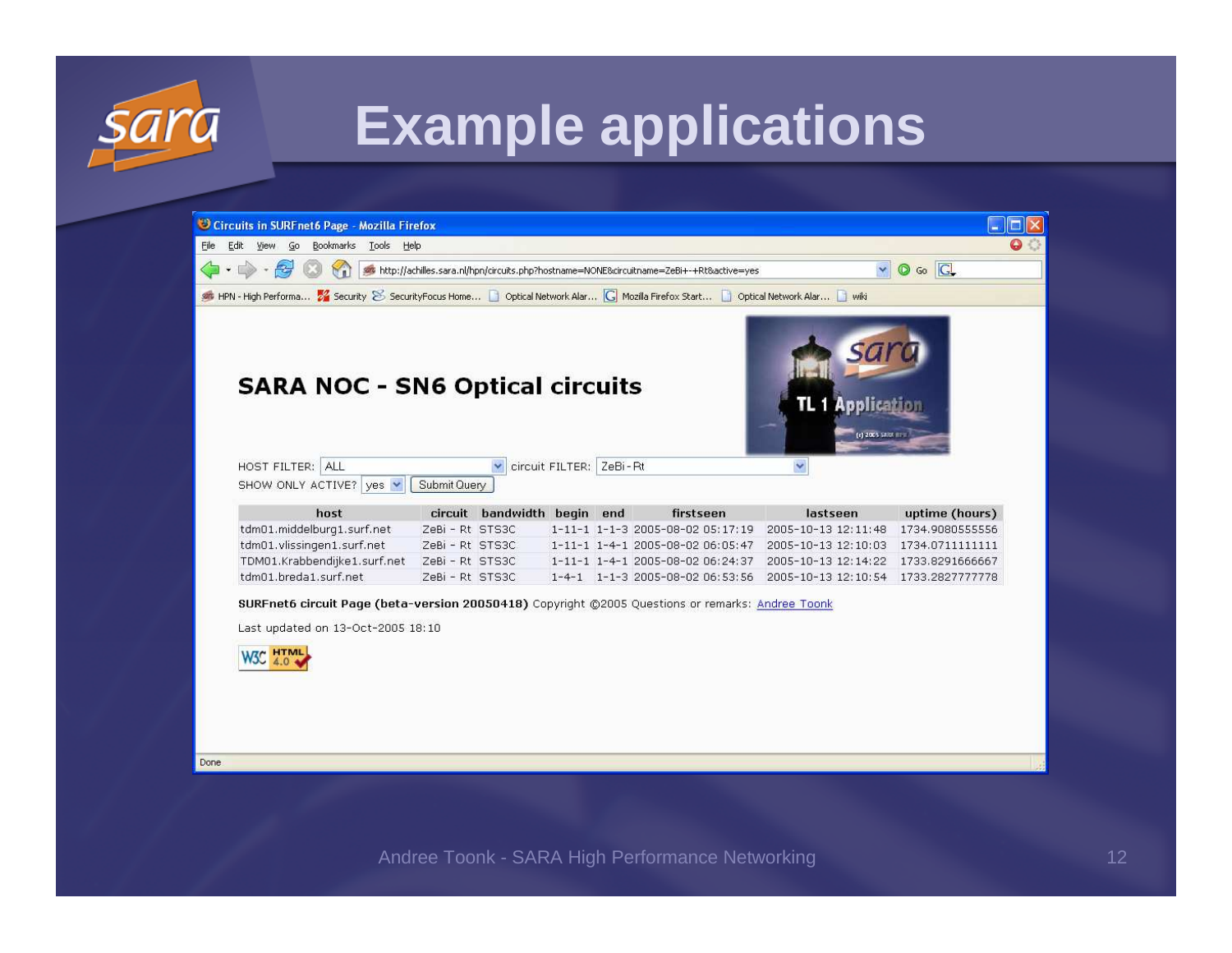